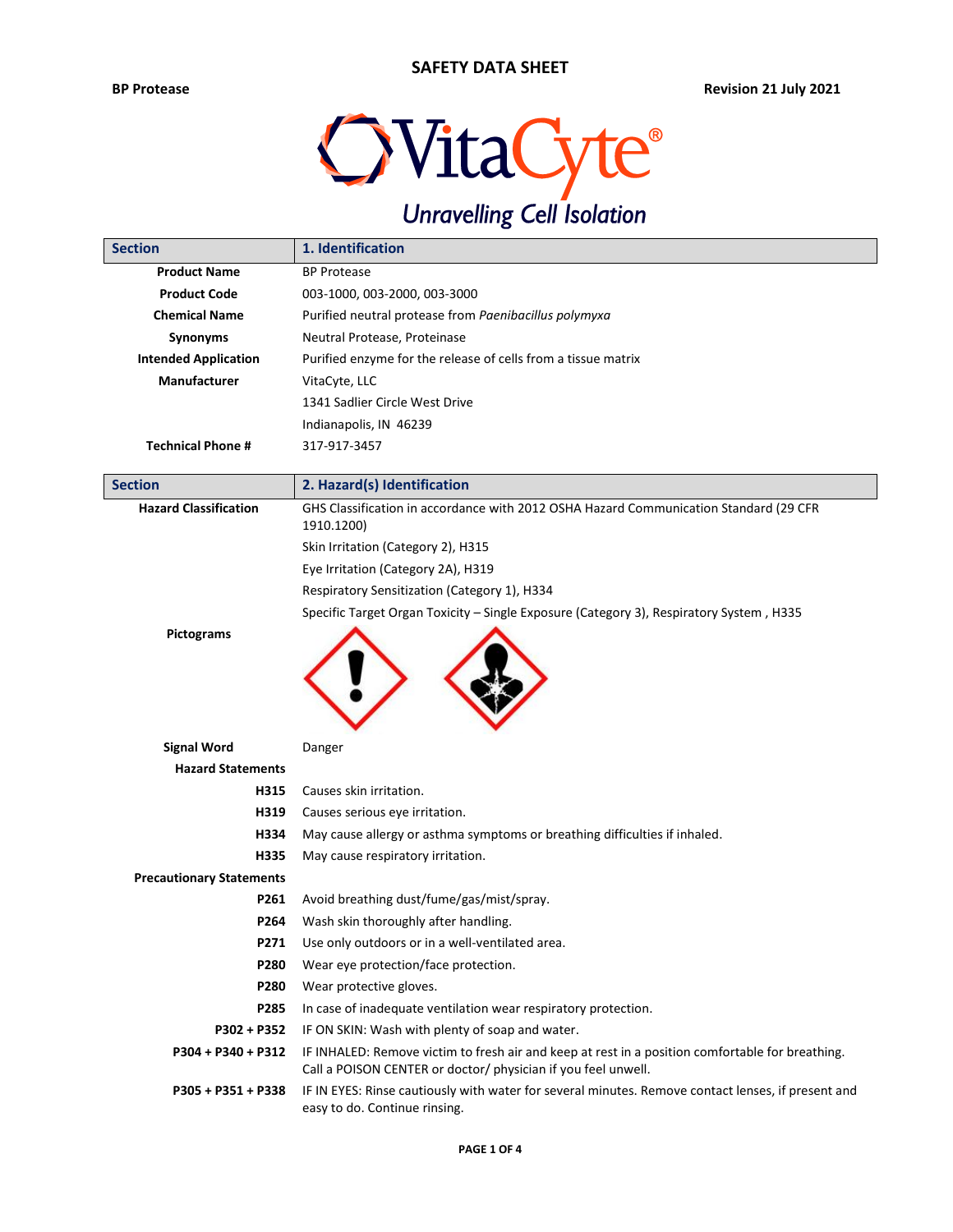## **SAFETY DATA SHEET**

# **BP Protease Revision 21 July 2021**

|             | <b>P332 + P313</b> If skin irritation occurs: Get medical advice/attention.     |
|-------------|---------------------------------------------------------------------------------|
| P337 + P313 | If eye irritation occurs: Get medical advice/attention.                         |
| P342 + P311 | If experiencing respiratory symptoms: Call a POISON CENTER or doctor/physician. |
| P362        | Take off contaminated clothing and wash before reuse.                           |
| P403 + P233 | Store in a well-ventilated place. Keep container tightly closed.                |
| P405        | Store locked up.                                                                |
| <b>P501</b> | Dispose of contents/container to an approved waste disposal plant.              |
|             |                                                                                 |

| <b>Section</b>                                 | 3. Composition/Information on Ingredients                                                                                                                            |          |  |  |  |
|------------------------------------------------|----------------------------------------------------------------------------------------------------------------------------------------------------------------------|----------|--|--|--|
| Component                                      | <b>CAS-No</b>                                                                                                                                                        | Weight % |  |  |  |
| <b>Purified BP Protease</b>                    | 42613-33-2                                                                                                                                                           | 100 %    |  |  |  |
| <b>Section</b>                                 | <b>4. First-Aid Measures</b>                                                                                                                                         |          |  |  |  |
| Eyes                                           | In case of contact, immediately wash eyes with copious amounts of water for at least 15 minutes.                                                                     |          |  |  |  |
| <b>Skin</b>                                    | In case of contact, wash skin with soap and copious amounts of water. Remove contaminated                                                                            |          |  |  |  |
|                                                | clothing and shoes.                                                                                                                                                  |          |  |  |  |
| <b>Inhalation</b>                              | If swallowed, wash out mouth with water provided person is conscious. Call a physician.                                                                              |          |  |  |  |
| Ingestion                                      | Remove to fresh air. If not breathing, give artificial respiration. If breathing is difficult, give<br>oxygen. Call Poison Control Center or seek medical attention. |          |  |  |  |
| <b>Section</b>                                 | <b>5. Fire-Fighting Measures</b>                                                                                                                                     |          |  |  |  |
| <b>Suitable Extinguishing Media</b>            | Water spray, carbon dioxide, dry chemical powder, or appropriate foam                                                                                                |          |  |  |  |
| <b>Unsuitable Extinguishing</b><br>Media       | No information available                                                                                                                                             |          |  |  |  |
| <b>Autoignition Temperature</b>                | Not applicable                                                                                                                                                       |          |  |  |  |
| <b>Explosion Hazard</b>                        | No information available                                                                                                                                             |          |  |  |  |
| <b>Hazardous Combustion</b><br><b>Products</b> | Carbon monoxide, carbon dioxide                                                                                                                                      |          |  |  |  |
| <b>Firefighting Precautions</b>                | As in any fire, wear self-contained breathing apparatus pressure-demand, MSHA/NIOSH (approved<br>or equivalent) and full protective gear.                            |          |  |  |  |
| <b>NFPA Rating</b>                             | Health 2 / Flammability 0 / Instability 0 / Physical Hazards N/A                                                                                                     |          |  |  |  |
| <b>Section</b>                                 | <b>6. Accidental Release Measures</b>                                                                                                                                |          |  |  |  |
| <b>Personal Precaution</b>                     | Keep bottle tightly closed and avoid forming dust.                                                                                                                   |          |  |  |  |
| <b>Emergency Procedures</b>                    | Ventilate area and evacuate personnel to safe area.                                                                                                                  |          |  |  |  |
| <b>Containment</b>                             | Soak up liquid with absorbent material and place contaminated material in appropriate sealed<br>container for waste disposal.                                        |          |  |  |  |
| Clean-Up                                       | Wash spill site after containment is complete.                                                                                                                       |          |  |  |  |
| <b>Section</b>                                 | 7. Handling and Storage                                                                                                                                              |          |  |  |  |
| <b>Handling</b>                                | Avoid dust formation. Do not get in eyes, on skin, on clothing, or breathe dust.                                                                                     |          |  |  |  |
| <b>Storage</b>                                 | Keep in a tightly closed container at -20 $\pm$ 5°C.                                                                                                                 |          |  |  |  |
| <b>Section</b>                                 | 8. Exposure Controls/Personal Protection                                                                                                                             |          |  |  |  |
| <b>Permissible Exposure Limits</b>             | This product does not have occupational exposure limits.                                                                                                             |          |  |  |  |
| <b>Engineering Controls</b>                    | Safety shower, eye wash station and mechanical exhaust system                                                                                                        |          |  |  |  |
| <b>Eye Protection</b>                          | Chemical safety goggles or appropriate eye protection                                                                                                                |          |  |  |  |
| <b>Skin Protection</b>                         | Compatible chemical-resistant gloves                                                                                                                                 |          |  |  |  |
| <b>Respiratory Protection</b>                  | Respiratory protection is not required under normal use of this product. If respiratory protection is                                                                |          |  |  |  |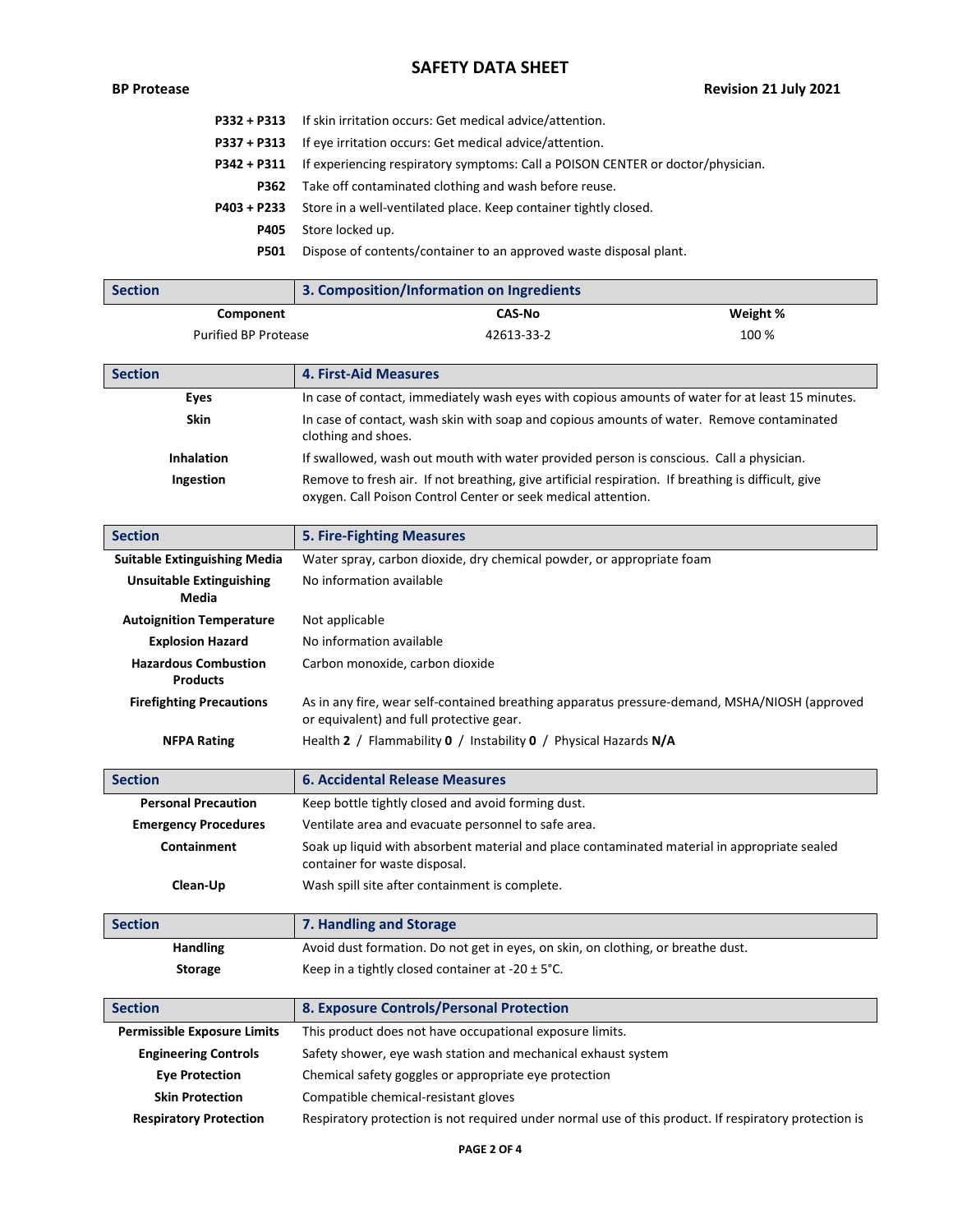## **SAFETY DATA SHEET**

## needed use a government approved respirator. **Hygiene** Wash thoroughly after handling.

| <b>Section</b>                  | 9. Physical and Chemical Properties                 |  |  |  |
|---------------------------------|-----------------------------------------------------|--|--|--|
| Appearance                      | White to off-white lyophilized cake                 |  |  |  |
| <b>Physical State</b>           | Solid                                               |  |  |  |
| рH                              | $6 - 8$                                             |  |  |  |
| <b>Molecular Weight</b>         | $~^{\sim}$ 37 kDa                                   |  |  |  |
| <b>Boiling Point/Range</b>      | Not determined                                      |  |  |  |
| <b>Melting Point/Range</b>      | Not determined                                      |  |  |  |
| <b>Freezing Point</b>           | Not determined                                      |  |  |  |
| <b>Vapor Pressure</b>           | Not determined                                      |  |  |  |
| <b>Vapor Density</b>            | Not determined                                      |  |  |  |
| <b>Evaporation Rate</b>         | Not determined                                      |  |  |  |
| <b>Specific Gravity</b>         | Not determined                                      |  |  |  |
| <b>Solubility</b>               | Soluble in water, limit not determined              |  |  |  |
|                                 |                                                     |  |  |  |
| <b>Section</b>                  | 10. Stability and Reactivity                        |  |  |  |
| <b>Reactive Hazard</b>          | None known, based on information available          |  |  |  |
| <b>Stability</b>                | Stable under ordinary conditions of storage and use |  |  |  |
| <b>Conditions to Avoid</b>      | Heat and extreme pH                                 |  |  |  |
| <b>Incompatible Materials</b>   | Strong oxidizing agents, strong acids and bases     |  |  |  |
| <b>Hazardous Decomposition</b>  | Nature of decomposition products not known          |  |  |  |
| <b>Hazardous Polymerization</b> | None under normal processing                        |  |  |  |

**Hazardous Reactions** None under normal processing

| <b>Section</b>                     | 11. Toxicological Information                  |            |                                                                                                   |              |
|------------------------------------|------------------------------------------------|------------|---------------------------------------------------------------------------------------------------|--------------|
| <b>Routes of Exposure</b>          | Ingestion, inhalation, skin and/or eye contact |            |                                                                                                   |              |
| <b>Acute Toxicity</b>              | No information available                       |            |                                                                                                   |              |
| <b>Chronic Toxicity</b>            | No information available                       |            |                                                                                                   |              |
| Carcinogenicity                    | <b>IARC</b>                                    | <b>NTP</b> | <b>OSHA</b>                                                                                       | <b>ACGIH</b> |
| Collagenase                        | Not listed                                     | Not listed | Not listed                                                                                        | Not listed   |
| Glycylglycine                      | Not listed                                     | Not listed | Not listed                                                                                        | Not listed   |
| <b>Calcium Chloride</b>            | Not listed                                     | Not listed | Not listed                                                                                        | Not listed   |
| Symptoms both acute and<br>delayed | inhaled.                                       |            | May cause skin, lung and eye irritation. May be harmful if absorbed through the skin, ingested or |              |

| <b>Section</b>         | <b>12. ECOLOGICAL INFORMATION</b>                                 |
|------------------------|-------------------------------------------------------------------|
| <b>Ecotoxicity</b>     | No information available                                          |
| Persistence            | Unlikely based on information available                           |
| <b>Bioaccumulation</b> | No information available                                          |
| <b>Mobility</b>        | Likely to be mobile in the environment due to solubility in water |

| <b>Section</b>        | <b>13. DISPOSAL CONSIDERATIONS</b>                                                              |
|-----------------------|-------------------------------------------------------------------------------------------------|
| <b>Waste Disposal</b> | Recovery or recycling should be managed in an appropriate and approved waste disposal facility. |
|                       | Processing, use or contamination of this product may change the waste management options.       |
|                       | State and local disposal regulations may differ from federal disposal regulations. Dispose of   |
|                       | container and unused contents in accordance with federal, state and local requirements.         |